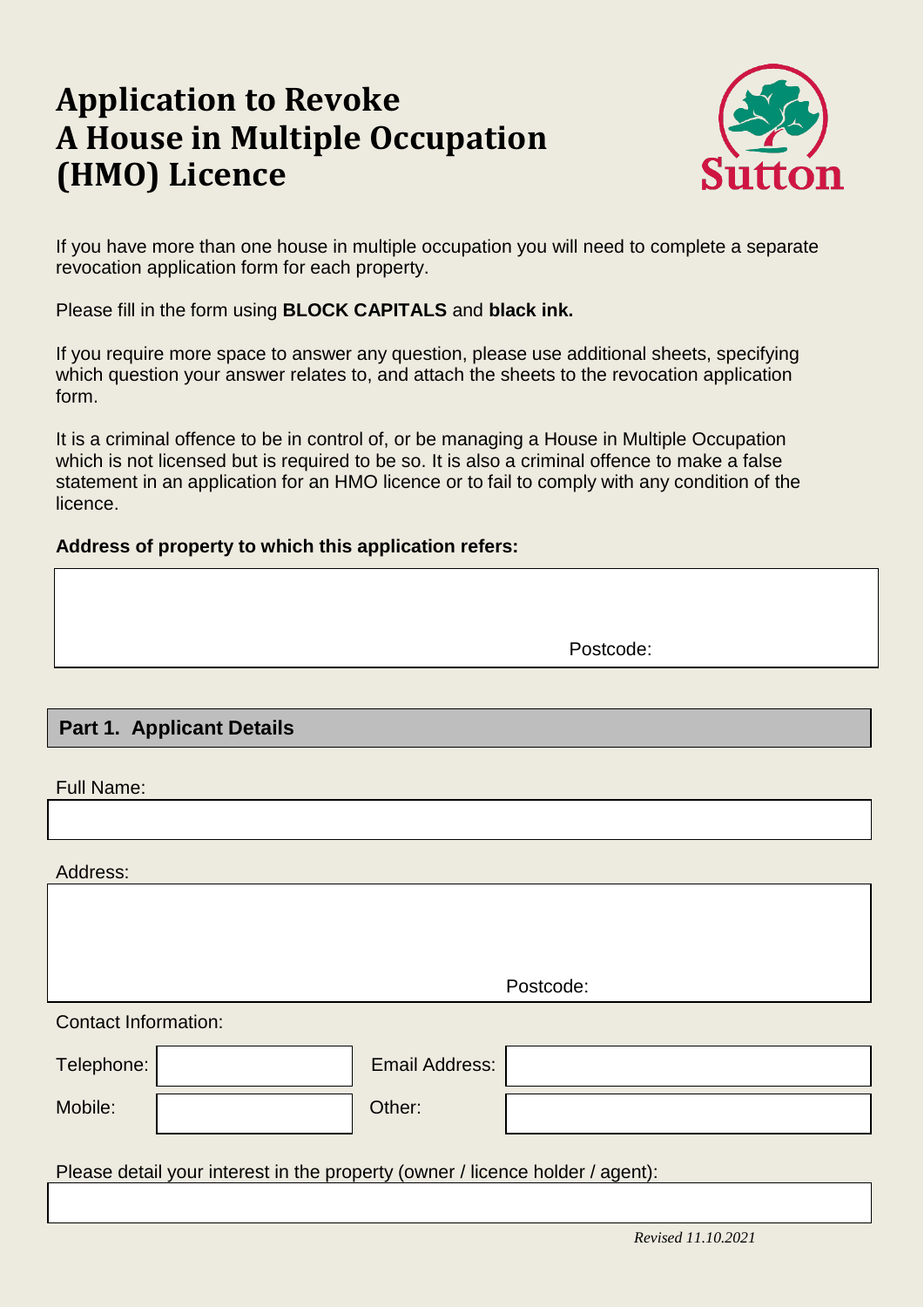## **Part 2. Reasoning for Requesting the Licence to be Revoked**

Please provide the Local Authority with a detailed explanation as to your reasoning for why the property is no longer a Licensable House in Multiple Occupation. (Please provide any supporting documents that may help your reasoning).

**Please continue on a separate sheet if necessary.**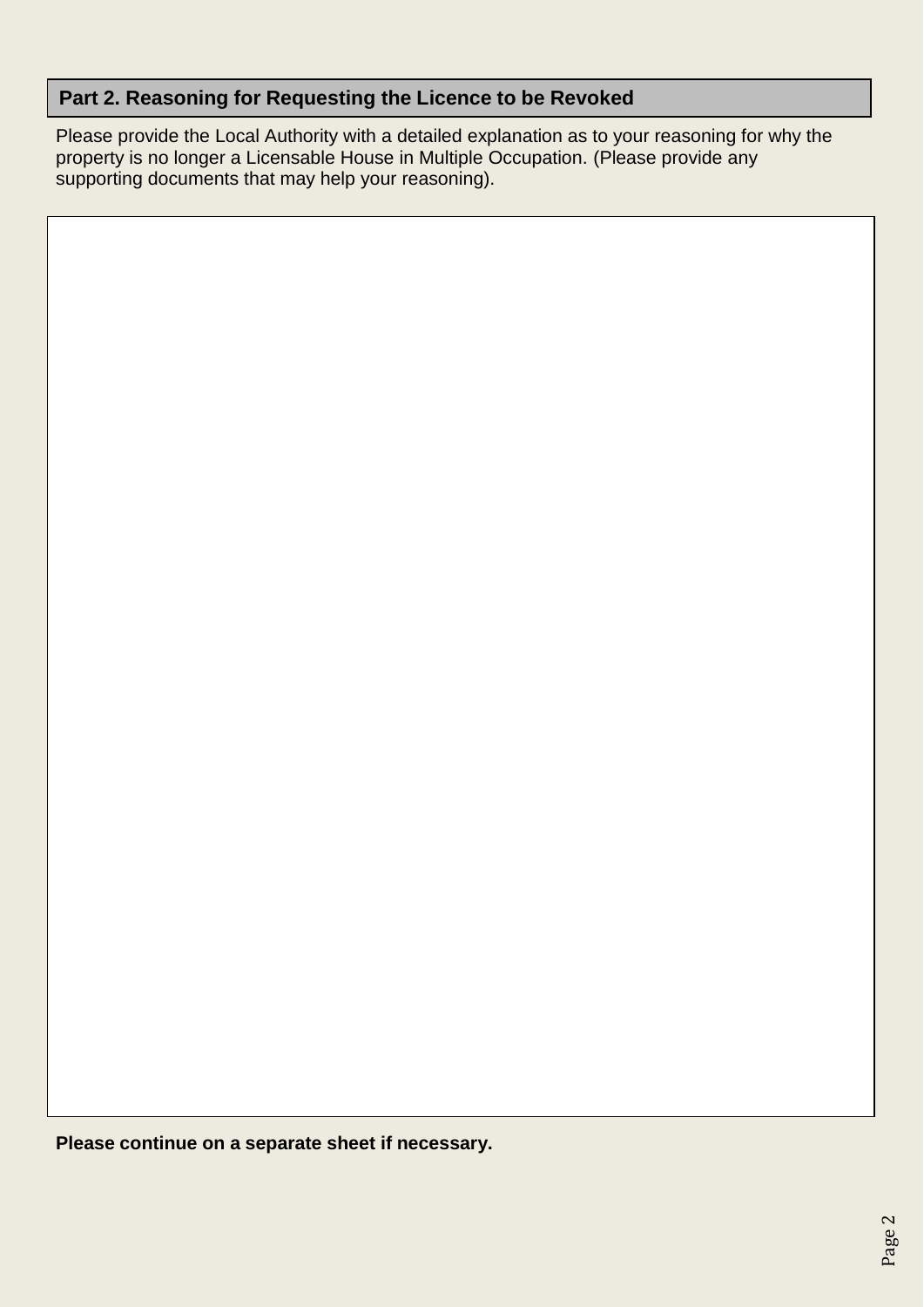## **Part 3. Conditions of Revoking a HMO Licence**

If it is determined that the property stated is no longer a licensable HMO, then the Council may agree to revoke the licence before the expiry date stated; the revoking of a licence does not entitle the licence holder to a refund on the licence fee paid.

A licence can only be revoked for the following prescribed reasons

- *a) Number of occupiers is below the licensing requirements*
- *b) Property is now owner occupied/single family occupancy*
- *c) Licence holder or any other has committed a serious breach of licence condition/repealed breaches*
- *d) Licence holder or manager is no longer fit and proper*
- *e) A licence would be refused for a particular reason relating to the structure of the HMO*
- *f) HMO is not reasonably suitable for a number of households/persons specified as the maximum number authorised to occupy the house.*

Supporting documents will be required in order to prove that the property meets one of the above criteria; these will be required before a revocation is granted.

The person concerned may appeal to a First Tier Tribunal against the decision within the period of 28 days beginning with the date on which it was made.

This form should be returned together with any supporting documents to:

The London Borough of Sutton Residential Enforcement team Kingston and Sutton Shared Environment Service St Nicolas Way **Sutton** SM1 1EA

e-mail: [environmentalhealth@sutton.gov.uk](mailto:privatesectorhousing@kingston.gov.uk)